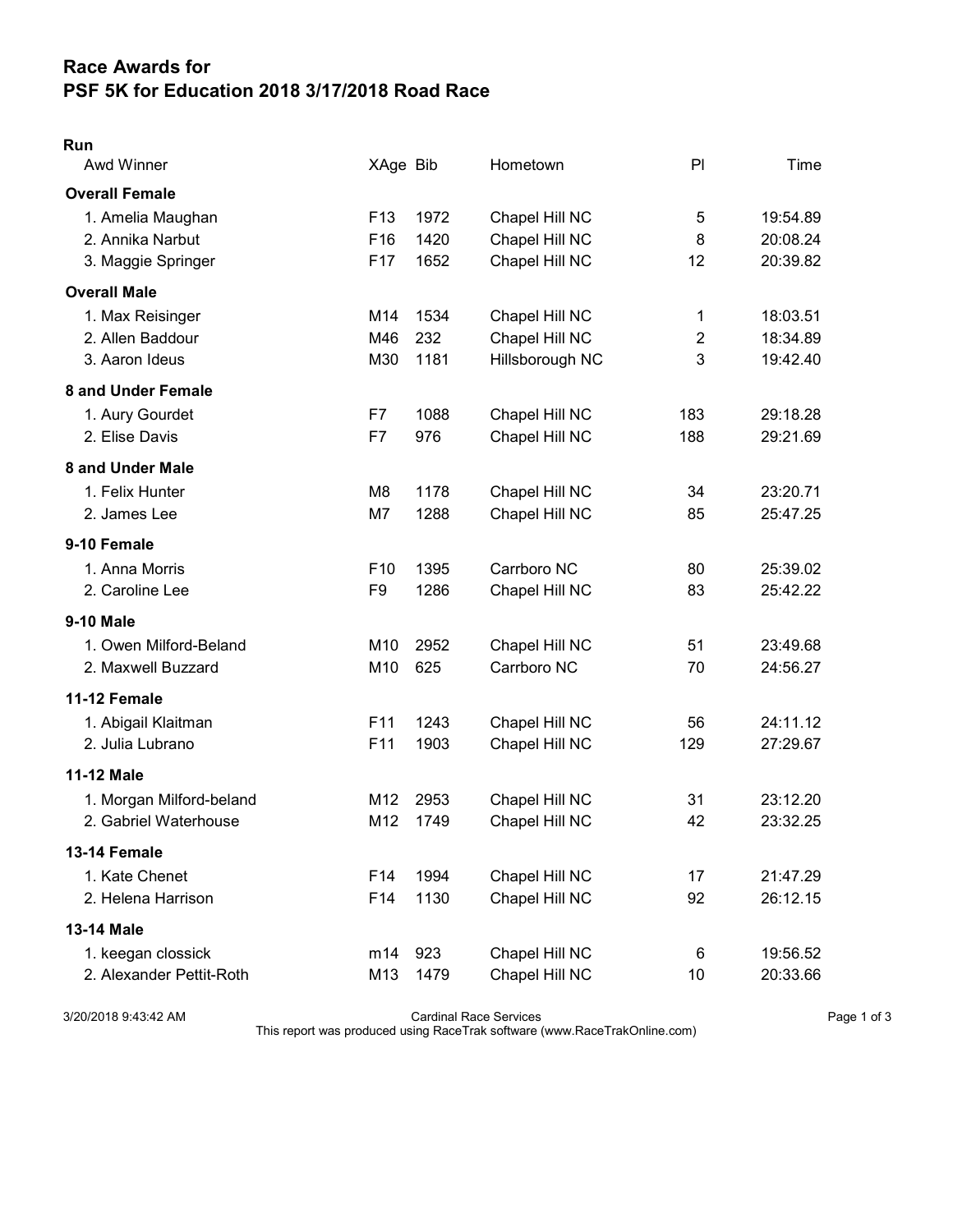| 15-16 Female          |                 |      |                 |     |          |
|-----------------------|-----------------|------|-----------------|-----|----------|
| 1. Virginia Pridgen   | F <sub>15</sub> | 1509 | Carrboro NC     | 13  | 20:43.29 |
| 2. Marley Usinger     | F <sub>15</sub> | 2942 | Carrboro NC     | 65  | 24:47.42 |
| 15-16 Male            |                 |      |                 |     |          |
| 1. Owen Althouse      | M <sub>15</sub> | 129  | Chapel Hill NC  | 9   | 20:19.70 |
| 2. Alan Huff          | M16             | 1175 | Chapel Hill NC  | 18  | 22:06.72 |
| <b>17-19 Female</b>   |                 |      |                 |     |          |
| 1. Elizabeth LoFrese  | F <sub>18</sub> | 1320 | Chapel Hill NC  | 111 | 26:50.79 |
| 2. Elise Ederle       | F18             | 1019 | Chapel Hill NC  | 115 | 26:54.20 |
| <b>17-19 Male</b>     |                 |      |                 |     |          |
| 1. Bradley Kenyon     | M18             | 1233 | Chapel Hill NC  | 38  | 23:26.04 |
| 2. Ryan Combs         | M18             | 1845 | Chapel Hill NC  | 47  | 23:41.75 |
| 20-29 Female          |                 |      |                 |     |          |
| 1. Katie Lonergan     | F <sub>25</sub> | 1323 | Chapel Hill NC  | 15  | 21:08.86 |
| 2. Christine Schimmel | F <sub>25</sub> | 1984 | Chapel Hill NC  | 28  | 22:44.69 |
| <b>20-29 Male</b>     |                 |      |                 |     |          |
| 1. Spencer Andrews    | M25             | 160  | Durham NC       | 14  | 20:57.08 |
| 2. Spenser Carle      | M25             | 771  | Morrisville NC  | 19  | 22:07.41 |
| <b>30-39 Female</b>   |                 |      |                 |     |          |
| 1. Lori Whitman       | F37             | 1771 | Hillsborough NC | 21  | 22:10.56 |
| 2. Kym Hunter         | F35             | 1179 | Chapel Hill NC  | 33  | 23:20.27 |
| 30-39 Male            |                 |      |                 |     |          |
| 1. Yik Lam            | M37             | 1955 | Carrboro NC     | 4   | 19:51.70 |
| 2. Anthony Davis      | M30             | 972  | Chapel Hill NC  | 20  | 22:09.34 |
| 40-49 Female          |                 |      |                 |     |          |
| 1. Beth Grimes        | F45             | 1105 | Chapel Hill NC  | 23  | 22:26.87 |
| 2. Amy Fowler         | F49             | 1063 | Chapel Hill NC  | 35  | 23:21.15 |
| 40-49 Male            |                 |      |                 |     |          |
| 1. Michael Bulleri    | M40             | 579  | Chapel Hill NC  | 7   | 19:57.41 |
| 2. Don Hegland        | M45             | 1893 | Chapel Hill NC  | 16  | 21:31.00 |
| 50-59 Female          |                 |      |                 |     |          |
| 1. Mary Ollila        | F <sub>53</sub> | 1453 | Chapel Hill NC  | 108 | 26:37.68 |
| 2. Thomas Jeter       | F <sub>52</sub> | 1195 | Chapel Hill NC  | 132 | 27:49.80 |
| 50-59 Male            |                 |      |                 |     |          |
| 1. Pablo Valencia     | M58             | 1716 | Carrboro NC     | 26  | 22:39.14 |
| 2. Mark Walters       | M58             | 1740 | Durham NC       | 27  | 22:41.91 |

3/20/2018 9:43:43 AM Cardinal Race Services Page 2 of 3

This report was produced using RaceTrak software (www.RaceTrakOnline.com)